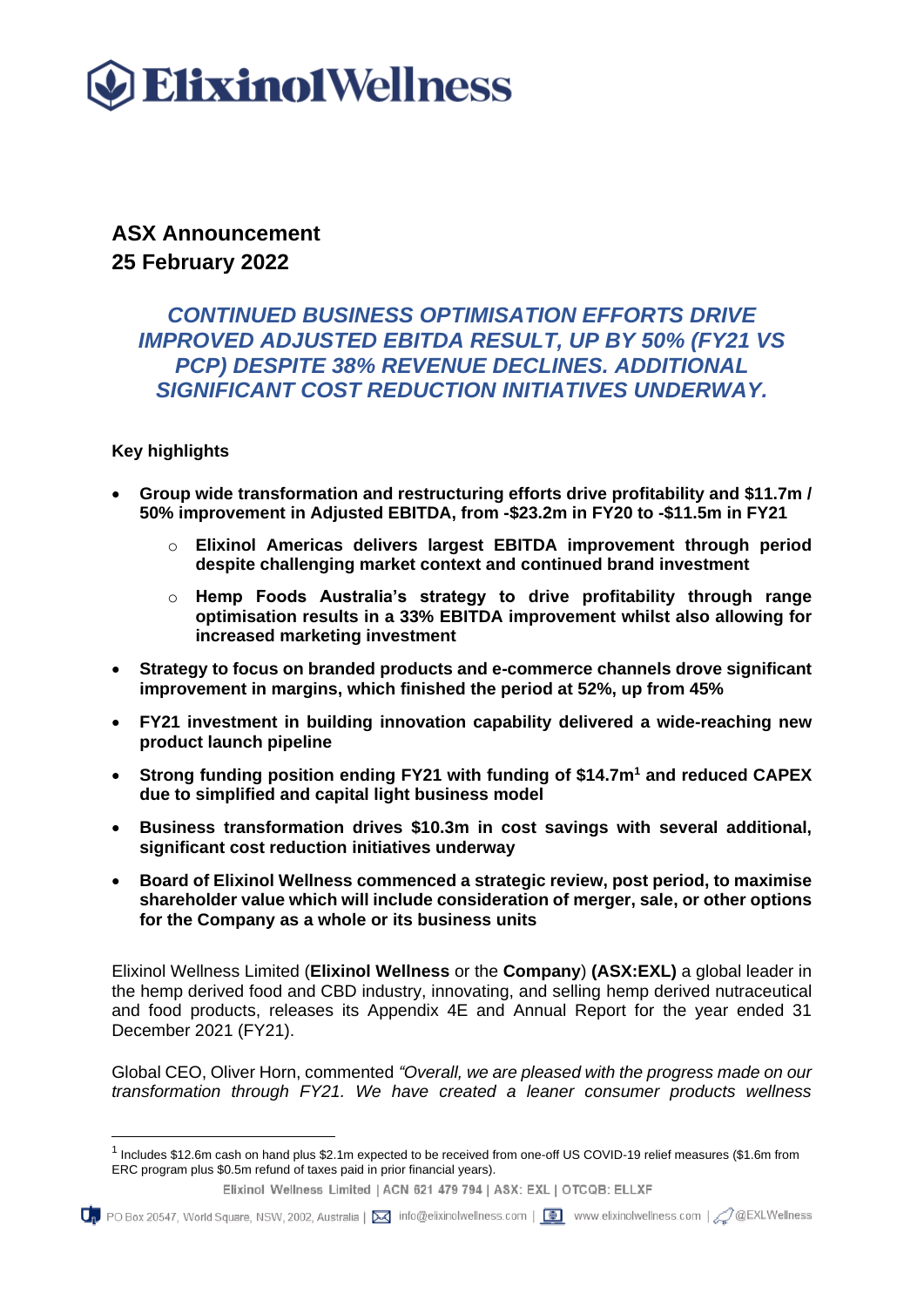

*company with leading brands that are strongly positioned in long-term growth. We have also identified opportunities to significantly reduce corporate overheads this financial year.*

*Our FY22 priorities reflect our focus on delivering value to shareholders. Through our previously announced strategic review, we are taking the natural next step toward improving shareholder returns. We are considering all options, including merger, sale or other options for the Company as a whole or as business units.* 

*While the strategic review is being undertaken, we remain focused on driving performance in the Australian and US markets where we have a strong competitive position. We will continue to accelerate our e-commerce growth and bring exciting new products to consumers and customers, while continuing to improve profitability and reduce our cost base."*

#### **FINANCIAL PERFORMANCE**

Elixinol Wellness is on a consistent improvement trajectory having delivered its best Adjusted EBITDA performance in recent periods and continues, well capitalised, with a strong cash position.

Elixinol Wellness' net cash used in operations for the year ended 31 December 2021 was \$14.1m representing a 38% improvement compared with FY20 in \$22.6m. Revenue from continuing operations in FY21 was \$9.3m, down 38% (\$15.0m in FY20) primarily due to the exit of bulk and private label channels, COVID-19 impacting retail channels in key markets contributing towards Elixinol Wellness' decision to transition to a licensing model for the UK market. Revenue contribution from sales of higher margin Elixinol and Hemp Foods Australia branded products in FY20 was \$8.6m (92% of Group revenue) compared with \$11.4m in FY20 (75% of Group revenue).



Adjusted EBITDA<sup>2</sup> losses were \$11.5m in FY21, an improvement from losses of \$23.2m in FY20. Significant improvement was achieved between H1 FY21 (\$7.1m loss) and H2 FY21 (\$4.4m loss), despite lower revenue, with a reduced cost base supporting a more focused

<sup>2</sup> Excluding non-cash impairments and share-based payments.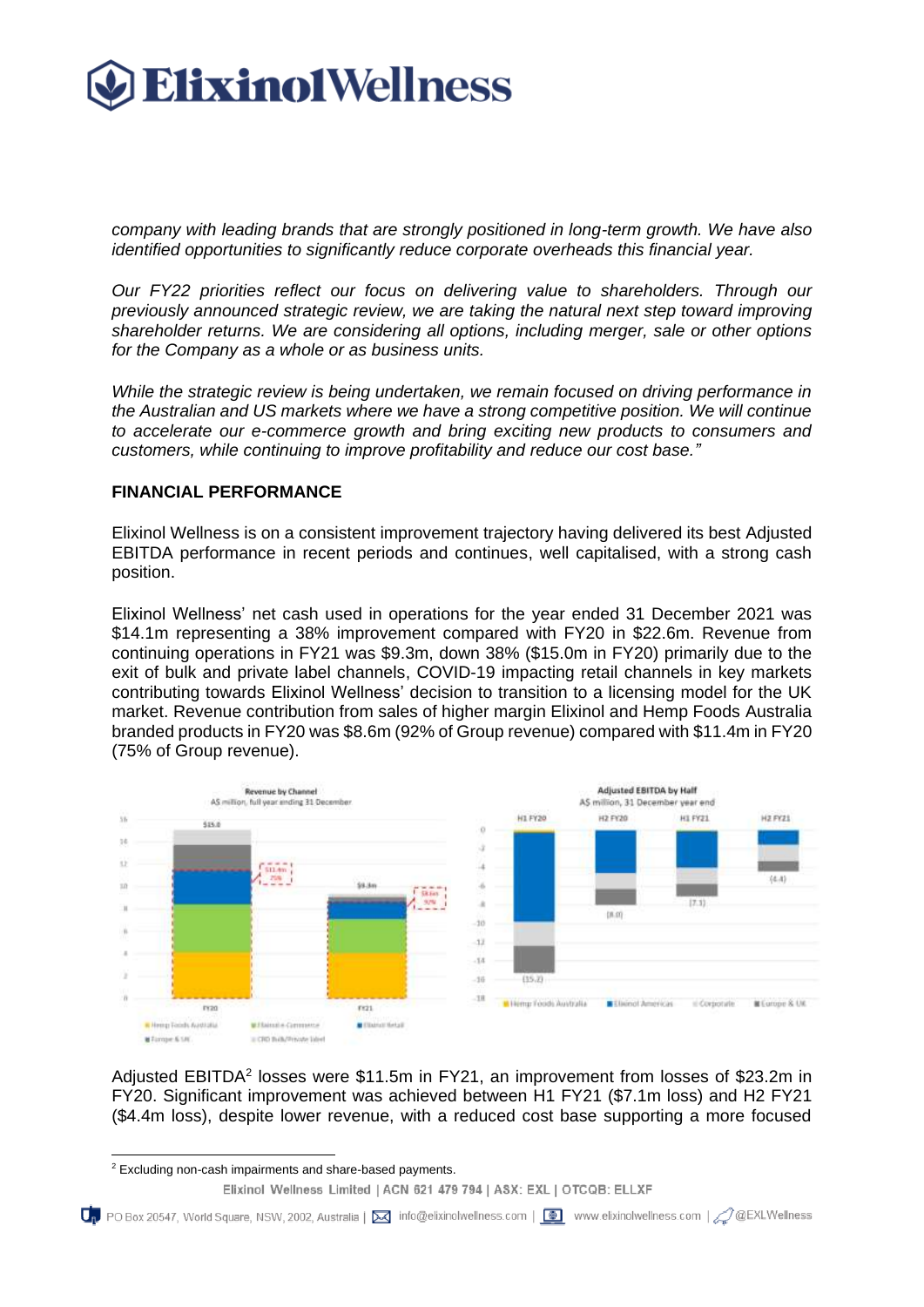

strategy. Contributing to this improvement was the recording of \$1.6m non-recurring income from US employee retention credits. With improving cash flow, the Company finished FY21 well-funded and virtually no debt. The Company exited FY21 with approximately five quarters of funding based on historic cash utilisation. However, several cost reduction measures are well underway which will significantly reduce our corporate overhead structure.

#### **BUSINESS UPDATE**

#### **Evolution of global expansion strategy**

Elixinol Wellness' global expansion strategy evolved in FY21. The objective was to cement the already strong brand reach by partnering with the most credentialed in-market partners to establish licensing agreements. This provided lower cost access to the market while ensuring access to established local expertise.

Europe and UK saw a strategic shift in operations following extended COVID-19 lockdowns that severely impacted traditional retail sales and a stalemate in the UK CBD industry following a year of regulatory uncertainty during the roll out of the Novel Foods legislation. The Group consequently disestablished its unprofitable direct operations and transitioned to a licensing model at the end of FY21. Consequently, Adjusted EBITDA improved by 49% to a loss of \$2.3m for the Europe and UK segment (FY20: loss of \$4.5m). The future operating costs for the European and UK segment are expected to be less than \$0.2m per annum.

A three-year exclusive Trademark and Know-how Licensing Agreement was subsequently secured with the UK's largest CBD manufacturer and distributor, BRITISH CANNABIS™, at the end of last year. The deal enables BRITISH CANNABISTM to manufacture, market and sell Elixinol CBD products across the UK, ensuring the Elixinol brand continues to be distributed in this market while realising significant cost savings for the Group.

In addition to this new agreement with BRITISH CANNABIS™ in the UK, Elixinol Wellness also signed licensing and distribution agreements in Mexico, Malaysia and South Africa to create a foothold in emerging CBD markets that have a positive regulatory outlook. Elixinol has long been an established brand in South Africa where CBD has been legal for some time. Mexico only recently passed legislation to legalise CBD whereas Malaysia is expected to create a legal pathway for CBD in the near term.

The Company also made the carefully considered decision to withdraw from the proposed acquisition of CannaCare Health GmbH in Germany in June last year, based on the view that moving ahead with the acquisition was not in the best interest of shareholders.

Following the exclusive Trademark and Know-How License Agreement with Elixinol Japan in FY20 to manufacture and sell Elixinol branded CBD nutraceuticals products across the country, very strong progress has been made this past year in relaunching the brand. The Company is now seeing the benefits and has just received its first royalty payment. Given Japan is one of Asia's largest CBD markets and Elixinol Japan is firmly focused on market leadership, Elixinol Wellness is confident the royalties will continue through FY22.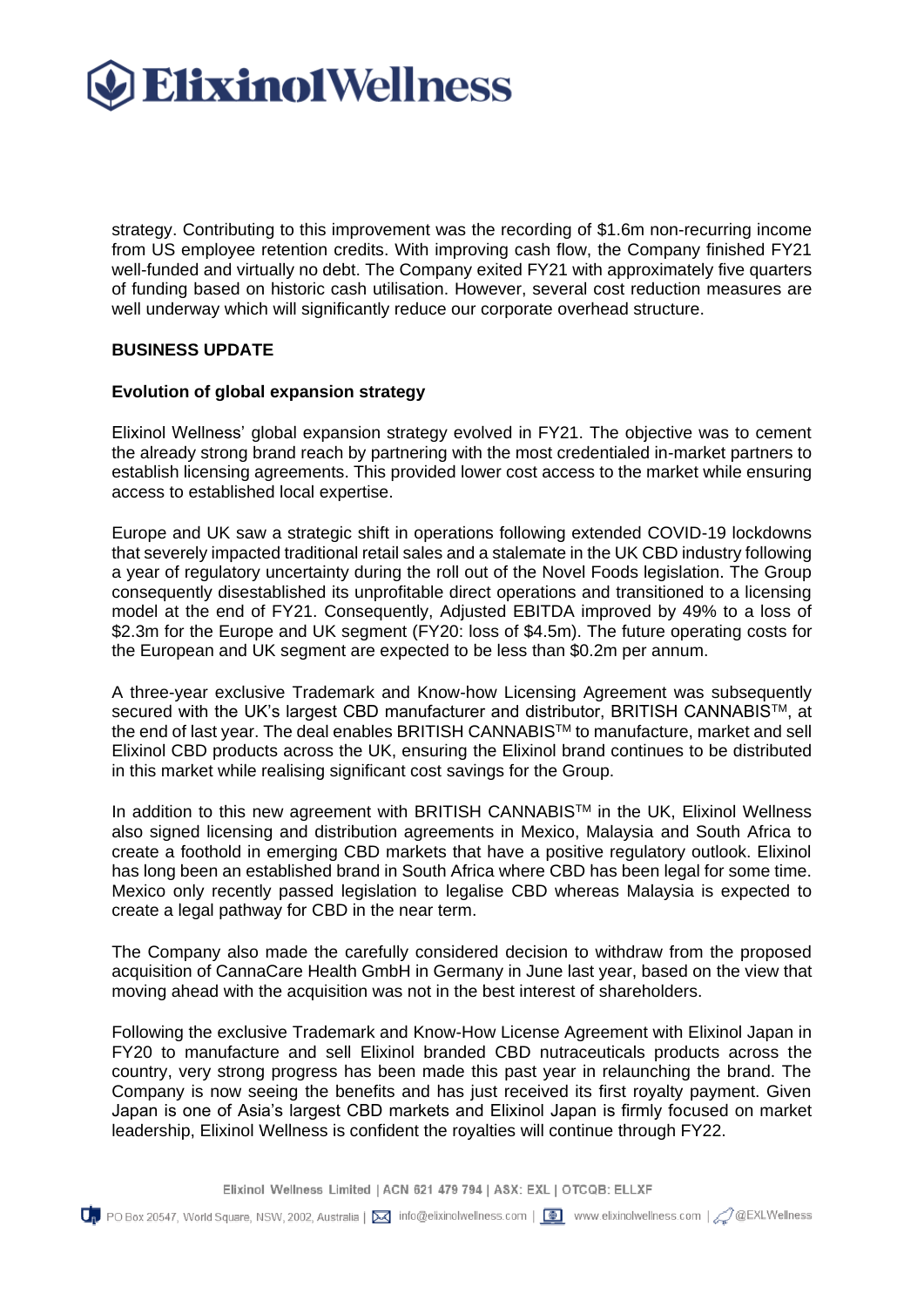

# **Elixinol Americas – business model transformed**

Elixinol Americas continued its transformation agenda towards a capital light and e-commerce led branded wellness products business. A more focused channel and product strategy delivered a 14 points Gross Margin improvement to 71% (FY20: 57%) whilst operating expenses were reduced by 40% to \$10.6m (FY20: \$17.6m). This resulted in a 61% Adjusted EBITDA improvement to a loss of \$5.5m (FY20: loss of \$14.2m).

#### **Hemp Foods Australia gains distribution, optimises portfolio**

Hemp Foods Australia increased its importance to the Group result accounting for 44% of total revenues at near break-even levels. After a soft start, revenues improved throughout the year quarter by quarter resulting in a stable revenue but significant profitability gains following further portfolio optimisation and enhanced channel strategy geared towards margin accretion. E-commerce grew by 36% materially contributing to an overall Gross Margin improvement of 7 pts to 34% (FY20: 27%). Adjusted EBITDA improved 33% to near break-even at a \$0.2m loss.

Hemp Foods Australia further strengthened its market position through wider national distribution as hemp-based food products continued to move further into the mainstream of consumer diets. Despite COVID-19 challenges, Hemp Foods Australia's revenue in FY21 was in line with FY20, helped by new national distribution deals with Woolworths and Costco, and strong gains in the direct-to-consumer e-commerce strategy. This was offset through deliberate efforts to exit low profitability products in order to improve profitability.

# **Digital Growth Strategy Driving Growth and Profitability**

Elixinol Wellness' shift to being 'digital-first' and investment in e-commerce continues to be rewarded, with 39% of revenue being derived from e-commerce in FY21 (FY20: 33%).

In the last quarter of FY21, Elixinol Americas successfully transitioned to the Shopify e-commerce platform as it offers a better user experience while yielding significant cost savings. Since launch in October 2021, the e-commerce site has demonstrated strong performance improvements, with 72% growth in user sessions and 25% transaction growth versus the prior quarter and is set to provide a welcome growth platform for 2022.

Hemp Foods Australia also realised significant improvements in online sales in FY21, with both e-commerce revenue and transactions up 47%, and conversion rates up by 27% on the previous financial year.

#### **Investment in innovation leads to new product pipeline**

One of the Company's most significant investments during the FY21 was the creation of a Global R&D and Innovation team. The team is focused on developing next generation nutraceuticals and health food products, with rapid progress made to date. In FY21 the Group launched a number of new products that are already driving revenue growth, including an Elixinol CBD pet range and Hemp Foods Australia's hemp paste.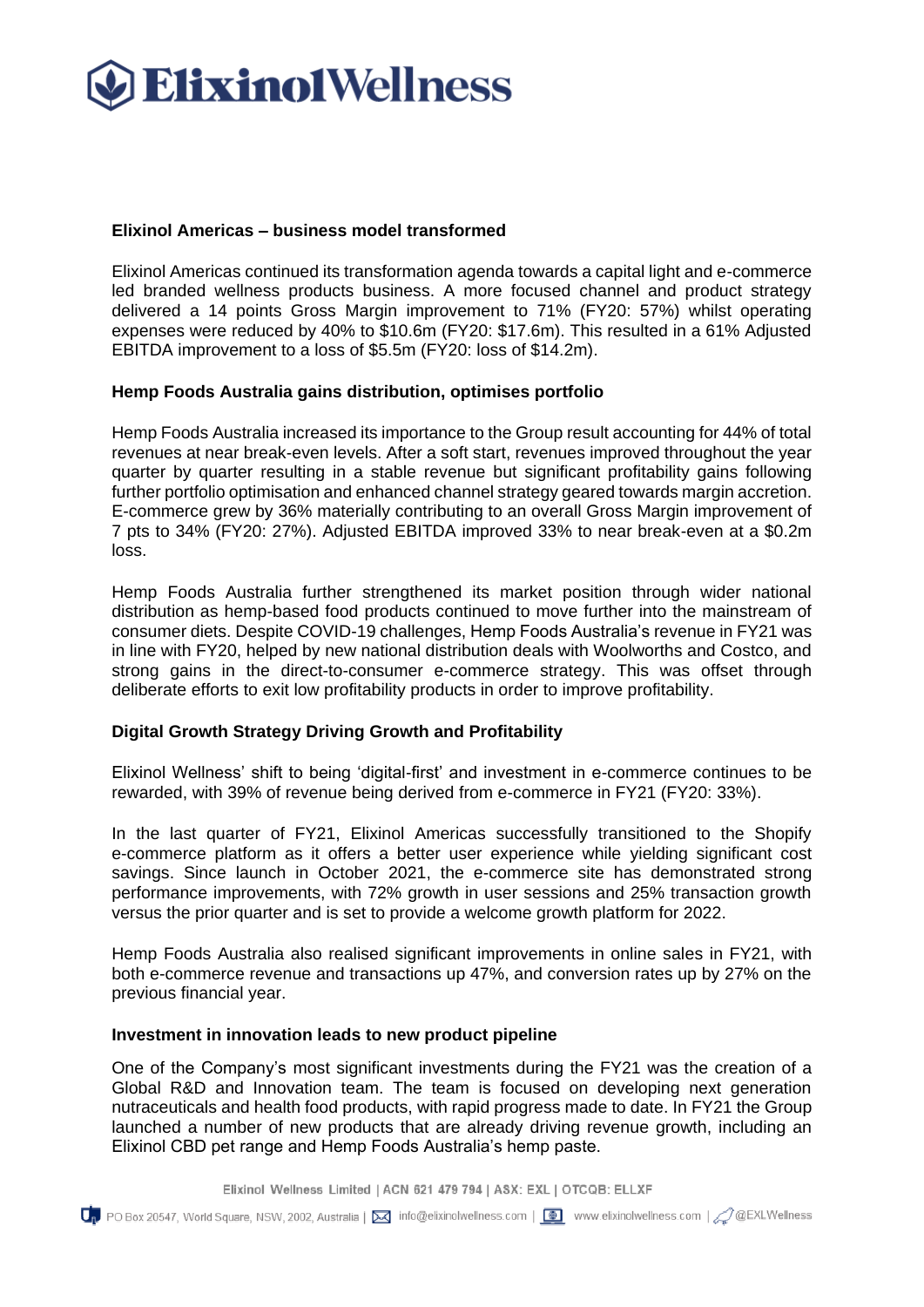

A comprehensive new product pipeline will continue to roll out in H1 FY22, ensuring Elixinol Wellness leads the industry for innovation and product development in both the CBD and hemp foods space. One example is the newly launched Elixinol Sleep product range which includes gummies, liposomes and tinctures which have become best sellers within a short period of time.

### **STRATEGIC REVIEW**

Post period, Elixinol Wellness announced that the Board had commenced a strategic review to maximise shareholder value. The Board believes the Company is well positioned with strong brands in long-term consumer growth categories.

The strategic review will include consideration of merger, sale or other options for the Company as a whole or its business units.

The outlook for the CBD industry globally remains strong and its Elixinol range, with strong brand equity, and established relationships with distribution and/or licensing agreements in many parts of the world, is well placed to capitalise on the opportunities in the global market. Equally, Hemp Foods Australia enjoys a first mover advantage in a growth category, continues on a sustained growth trajectory and is already nearing profitability.

Given recent prices at which Elixinol Wellness shares have traded on the ASX, the Board believes the business is undervalued and, in this context, has commenced the strategic review with a view to maximising value for all Elixinol Wellness shareholders. There is no certainty that the strategic review will lead to any particular outcome or transaction. Elixinol Wellness shareholders do not need to take any action in relation to the strategic review.

This document was authorised to be given to the ASX by the Board of the Company.

**Investor relations please contact:** Ron Dufficy, Global CFO [ron.dufficy@elixinolwellness.com](mailto:ron.dufficy@elixinolwellness.com)

Elixinol Wellness Limited | ACN 621 479 794 | ASX: EXL | OTCQB: ELLXF

 $Q_{\rm p}$  PO Box 20547, World Square, NSW, 2002, Australia |  $\boxtimes$  info@elixinolwellness.com | @ www.elixinolwellness.com |  $\oslash$  @EXLWellness